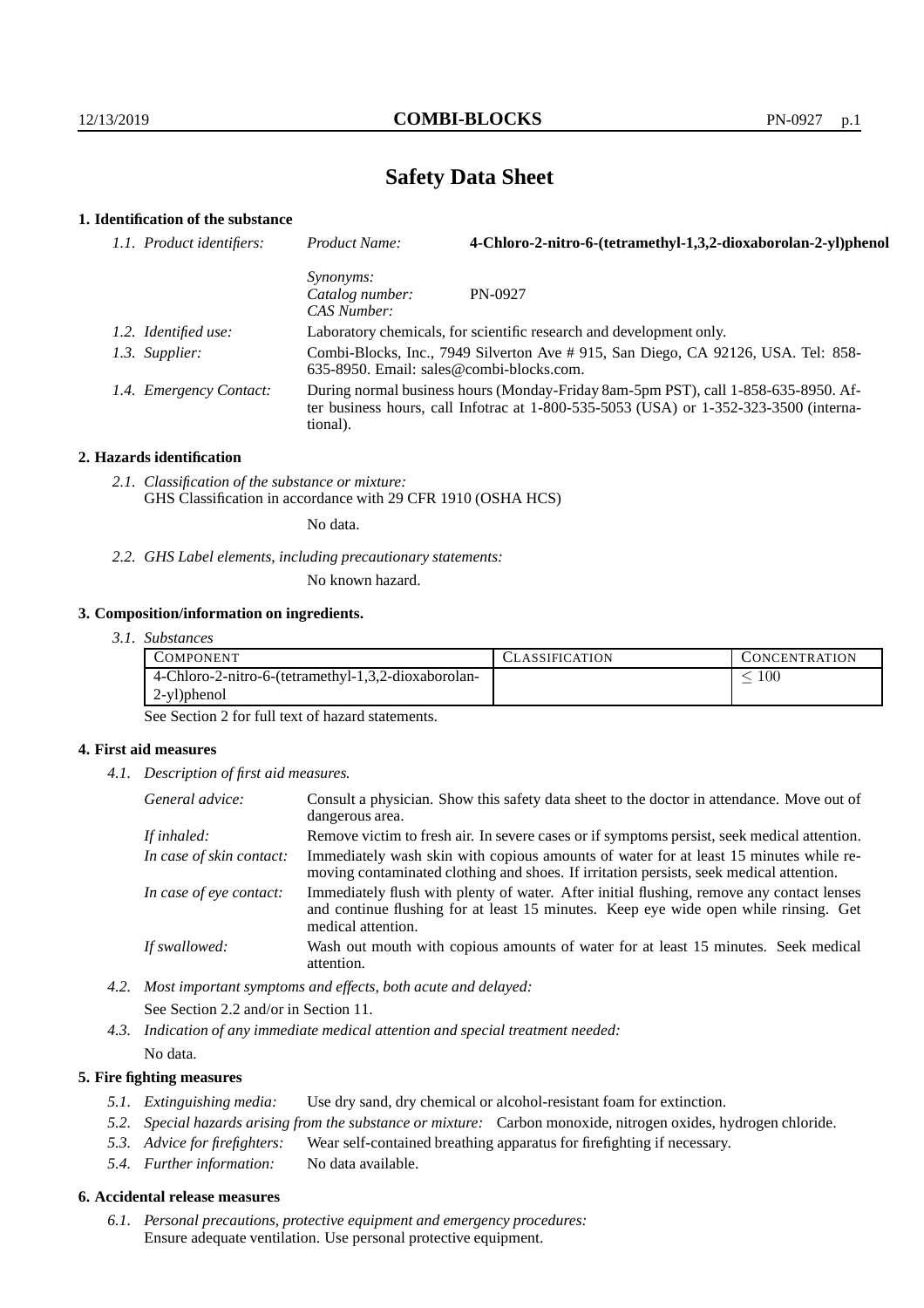|  | 6.2. Environmental precautions:<br>Should not be released into the environment. See Section 12 for additional ecological information.<br>6.3. Methods and materials for containment and cleaning up:                                                       |                                                                                                                                                                                                                                                                    |  |  |
|--|------------------------------------------------------------------------------------------------------------------------------------------------------------------------------------------------------------------------------------------------------------|--------------------------------------------------------------------------------------------------------------------------------------------------------------------------------------------------------------------------------------------------------------------|--|--|
|  |                                                                                                                                                                                                                                                            |                                                                                                                                                                                                                                                                    |  |  |
|  |                                                                                                                                                                                                                                                            |                                                                                                                                                                                                                                                                    |  |  |
|  | Sweep up or vacuum up spillage and collect in suitable container for disposal.                                                                                                                                                                             |                                                                                                                                                                                                                                                                    |  |  |
|  | 6.4. Reference to other sections:                                                                                                                                                                                                                          |                                                                                                                                                                                                                                                                    |  |  |
|  | Refer to protective measures listed in Sections 8 and 13.                                                                                                                                                                                                  |                                                                                                                                                                                                                                                                    |  |  |
|  | 7. Handling and storage                                                                                                                                                                                                                                    |                                                                                                                                                                                                                                                                    |  |  |
|  |                                                                                                                                                                                                                                                            | 7.1. Precautions for safe handling: Avoid contact with skin and eyes. Avoid inhalation of vapour or mist. Keep away<br>from sources of ignition - No smoking. Take measures to prevent the build up of electro-<br>static charge. For precautions see section 2.2. |  |  |
|  | 7.2. Conditions for safe storage, including any incompatibilities: Store refrigerated. Keep container tightly closed in<br>a dry and well-ventilated place. Containers which are opened must be carefully resealed<br>and kept upright to prevent leakage. |                                                                                                                                                                                                                                                                    |  |  |
|  | 7.3. Specific end use(s):                                                                                                                                                                                                                                  | Laboratory chemicals, for scientific research and development only.                                                                                                                                                                                                |  |  |
|  | 8. Exposure Controls / Personal protection                                                                                                                                                                                                                 |                                                                                                                                                                                                                                                                    |  |  |
|  | 8.1. Control parameters:                                                                                                                                                                                                                                   |                                                                                                                                                                                                                                                                    |  |  |
|  | Components with workplace control parameters: Contains no substances with occupational exposure limit values.                                                                                                                                              |                                                                                                                                                                                                                                                                    |  |  |
|  | 8.2. Exposure controls:                                                                                                                                                                                                                                    |                                                                                                                                                                                                                                                                    |  |  |
|  | Appropriate engineering controls: Ensure that eyewash stations and safety showers are close to the workstation<br>location. Ensure adequate ventilation, especially in confined areas.                                                                     |                                                                                                                                                                                                                                                                    |  |  |
|  | Personal protective equipment:                                                                                                                                                                                                                             |                                                                                                                                                                                                                                                                    |  |  |
|  | Eye/face protection:                                                                                                                                                                                                                                       | Wear appropriate protective eyeglasses or chemical safety goggles as described by OSHA's<br>eye and face protection regulations in 29 CFR 1910.133 or European Standard EN166.                                                                                     |  |  |
|  | Skin protection:                                                                                                                                                                                                                                           | Handle with gloves. Gloves must be inspected prior to use. Use proper glove removal<br>technique (without touching glove's outer surface) to avoid skin contact with this product                                                                                  |  |  |

# **8. Exposure Controls / Personal protection**

| Eye/face protection:               | Wear appropriate protective eyeglasses or chemical safety goggles as described by OSHA's<br>eye and face protection regulations in 29 CFR 1910.133 or European Standard EN166.                                                                                                                                         |  |  |
|------------------------------------|------------------------------------------------------------------------------------------------------------------------------------------------------------------------------------------------------------------------------------------------------------------------------------------------------------------------|--|--|
| Skin protection:                   | Handle with gloves. Gloves must be inspected prior to use. Use proper glove removal<br>technique (without touching glove's outer surface) to avoid skin contact with this product.<br>Dispose of contaminated gloves after use in accordance with applicable laws and good<br>laboratory practices. Wash and dry hands |  |  |
| <b>Body Protection:</b>            | Complete suit protecting against chemicals, Flame retardant antistatic protective clothing.,<br>The type of protective equipment must be selected according to the concentration and<br>amount of the dangerous substance at the specific workplace.                                                                   |  |  |
| Respiratory protection:            |                                                                                                                                                                                                                                                                                                                        |  |  |
| Control of environmental exposure: | Prevent further leakage or spillage if safe to do so. Do not let product enter<br>drains.                                                                                                                                                                                                                              |  |  |

# **9. Physical and chemical properties**

*9.1. Information on basic physical and chemical properties*

| (a)      | Appearance:                                   | No data  |
|----------|-----------------------------------------------|----------|
| (b)      | Odour:                                        | No data  |
| (c)      | Odour Threshold:                              | No data  |
| (d)      | pH:                                           | No data  |
| (e)      | Melting point/freezing point:                 | No date. |
| (f)      | Initial boiling point and boiling range:      | No data  |
| (g)      | Flash point:                                  | No data  |
| (h)      | Evaporatoin rate:                             | No data  |
| (i)      | Flammability (solid, gas):                    | No data  |
| (j)      | Upper/lower flammability or explosive limits: | No data  |
| $\rm(k)$ | Vapour pressure:                              | No data  |
| (1)      | Vapour density:                               | No data  |
| (m)      | Relative density:                             | No data  |
| (n)      | Water solubility:                             | No data  |
| $\circ$  | Partition coefficient: n-octanol/water:       | No data  |
| (p)      | Auto-ignition:                                | No data  |
| (q)      | Decomposition temperature:                    | No data  |
| (r)      | Viscosity:                                    | No data  |
| (s)      | Explosive properties:                         | No data  |
| (t)      | Oxidizing properties:                         | No data  |